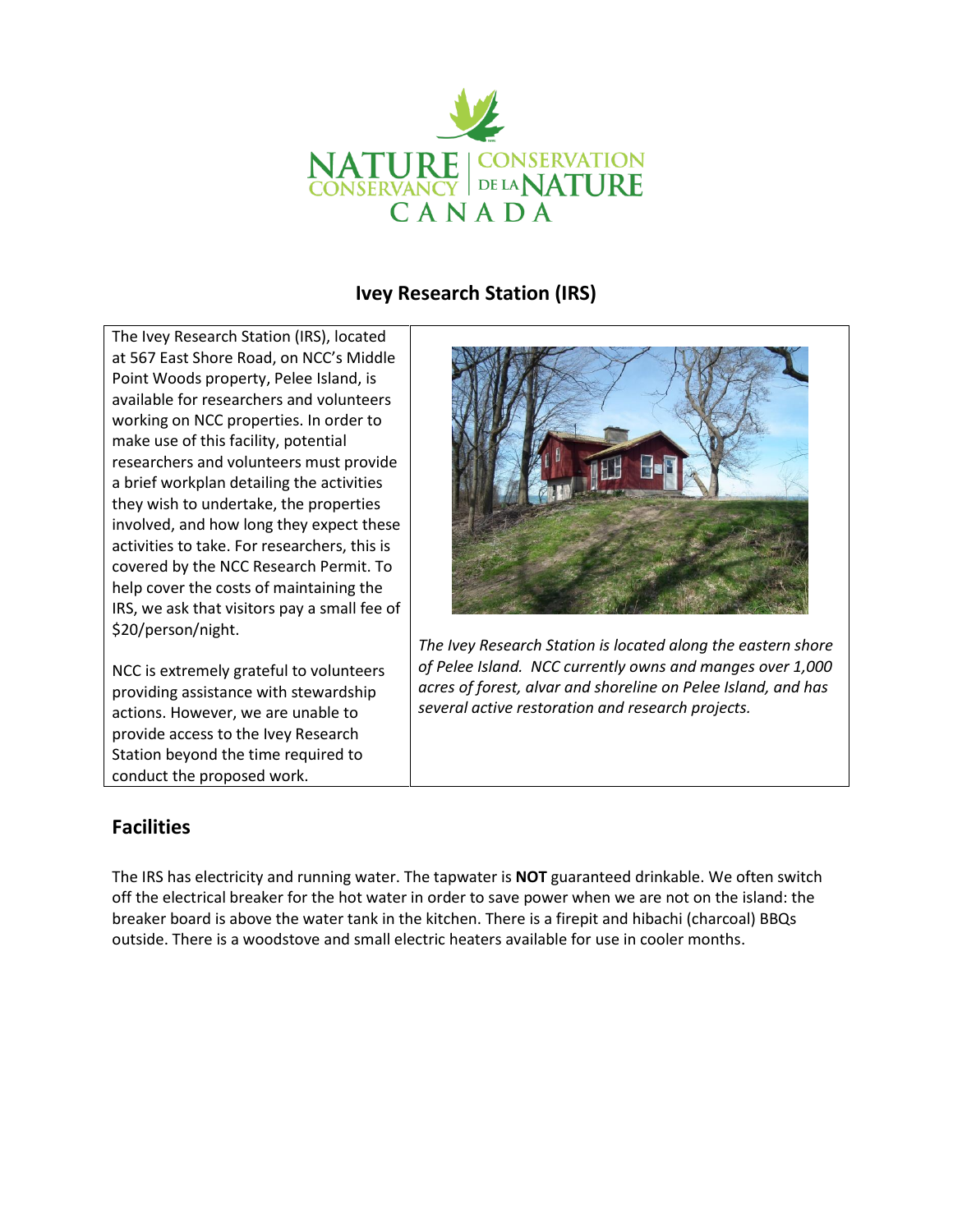| <b>Kitchen</b>              | <b>Bedrooms</b>             | Washrooms                         |
|-----------------------------|-----------------------------|-----------------------------------|
| 2 fridges with freezers     | 1 room with double bed      | 1 upstairs with toilet, sink and  |
|                             |                             | shower                            |
| Electric oven with stovetop | 1 room with 2 single beds   | 1 downstairs with toilet and sink |
|                             |                             |                                   |
| microwave                   | 1 room with 1 set of single |                                   |
|                             | bunkbeds and 2 single beds  |                                   |
|                             |                             |                                   |
| toaster                     | <b>Blankets and pillows</b> |                                   |
|                             |                             |                                   |
| coffeemaker                 | *no sheets/pillowcases are  |                                   |
|                             | available                   |                                   |
| kettle                      |                             |                                   |
| dishes, cutlery and misc.   |                             |                                   |
| cookware (pots, pans etc)   |                             |                                   |

### **House Rules**

### Outside:

- 1. Camping is not allowed on the property.
- 2. Small fires for cooking are allowed only within the designated fire pit immediately south of the building. Fires must be attended at all times, and must be properly extinguished. Firewood should **NOT** be collected from the property.

#### Inside:

- 3. Any breakages of cookware, utensils, plates, glasses, mugs etc are to be replaced by the tenant at the tenant's expense, unless the item can be shown to have been defective or unnecessary.
- 4. Tenants should bring their own food, water and expendables (e.g. toilet paper). Stores of food left by NCC should not be used except in an emergency, and then should be replaced by the tenant at the tenant's expense.
- 5. **The tap water is not guaranteed to be safe for drinking without boiling**. NCC staff will ensure that during their field visits, the drinking water dispenser is not left empty. The tenant should also ensure that this drinking water supply is maintained. Refills for the dispenser can be purchased at the Co-op.
- 6. All parts of the IRS used by the tenant should be kept clean. Upon departure, the tenant should conduct a thorough clean of all areas used, including the kitchen, bathrooms, living room and bedroom. Cleaning agents and utensils are provided.
- 7. No smoking inside or within 5 m of the IRS. Cigarette butts should be disposed of in the garbage.
- 8. Please recycle as much waste as possible. The municipal transfer station on the island accepts garbage at a cost of \$2.50 per bag, but recyclables are accepted free of charge. Empty food containers should be rinsed. A composter is available behind the IRS. NCC will endeavour to remove garbage and recyclables during field visits, but these are not regular and we ask that users remove their own waste.
- 9. Keep all food items in sealed containers at all times to discourage rodents and insects.
- 10. Conserve water as much as possible: our septic tank is small and has no overflow, and costs over \$800 to empty. Please minimise your waste water production as much as possible!